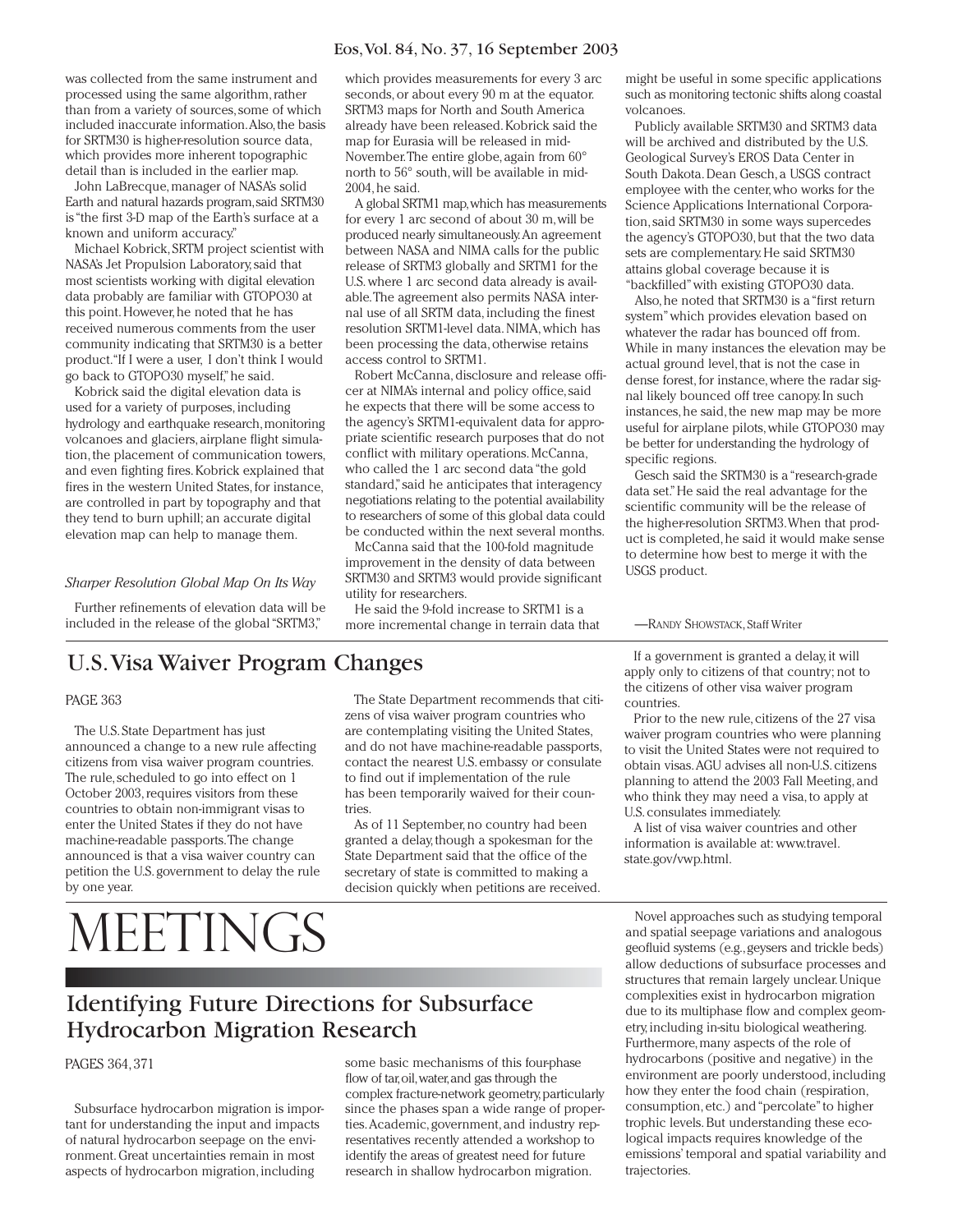#### Eos,Vol. 84, No. 37, 16 September 2003

Subsurface hydrocarbon migration is of great interest to petroleum geologists and engineers, and is important for understanding the input and impacts of natural hydrocarbon seepage on the environment. However, non-destructive, in-situ studies of hydrocarbon migration pose enormous challenges. Great uncertainties remain in most aspects of hydrocarbon migration, including basic mechanisms of this four-phase flow through the complex fracturenetwork geometry,particularly since the phases span a wide range of properties.

To address these issues, the "Shallow Hydrocarbon Migration Workshop"was held to review what is understood about this complex seep system and its impacts on the environment.To identify current frontiers of understanding and research directions, other analogous, geophysical systems, such as geysers, were considered.All contributed to the discussion. The workshop included oral, video, and poster presentations, roundtable discussions, and a field trip to the Wind-Wave Channel in the Ocean Engineering Laboratory at the University of California, Santa Barbara, where recent seep instruments, including turbine seep-flux tents, a video-based bubble measurement system, and a catamaran-based, rotating-drum slick sampler were demonstrated with artificial seeps.

Workshop participants reached several major conclusions:

● Research is needed to elucidate hydrocarbon migration processes,including multiphase flow and conceptual model development.

● Temporal and spatial seepage variations allow deductions of subsurface processes and structure.

● Analogous geofluid systems (e.g., geysers, trickle beds) aid interpretation of hydrocarbon migration observations.

● Most details of how hydrocarbon components enter the food chain (respiration, consumption, etc.) and "percolate"to higher trophic levels are unclear.

● In-situ biological processes, including microbial degradation,may impact hydrocarbon migration and should be characterized further.

• Understanding the ecological (and pollution) impacts of seepage requires knowledge of the emissions'temporal and spatial variability and trajectories.

#### *Migration*

The Earth leaks hydrocarbons and other geofluids, but few rates are quantified.As a result, marine seepage contributions to the global atmospheric methane budget (540 Tg yr-1) are often assumed negligible, although recent estimates suggest they contribute ~5.5% (20 Tg yr<sup>1</sup>; *Kvenvolden et al.* [2002]) and represent a fraction of global geological gas emissions.These estimates are based on steady-state emissions, though observations [*Boles et al*., 2001] show temporal variations ranging from several percent to orders of magnitudes on time scales from seconds to decades. Marine seeps are advantageous for studying hydrocarbon migration in a fracture network,since the sea bed transects the network, and locating seepage is simpler in the marine environment,where bubbles visibly identify seeps.

Thus, the workshop participants first considered the importance of quantifying temporal variations, both to assess overall budgets and as an information source (i.e., response to perturbations) for subsurface processes.Given the complexity of hydrocarbon seeps,learning from other,simpler multiphase flows (engineering and geophysical) is a logical first step.

An analogous, two-phase system is a geyser, which exhibits both similarities and differences. Two similarities are their eruptive or transient nature and their subsurface interconnectedness, up to 1.5 km [*Ingebritsen and Rojstaczer*, 1996].A network of flux-measuring, turbineseep tents at Shane Seep, an active seepage area in the Coal Oil Point (COP) Seep Field in the Santa Barbara Channel, California (34° 24.370<sup>'</sup>N, 119° 24.370'W), recently quantified an intense gas ejection (500 l in 10 s). Both immediately before and after the ejection, the flux virtually stopped.After the latter quiescent period, the flux increased above pre-eruption levels. Meanwhile, 90 s after the ejection, the flux at a tent 5 m distant decreased significantly, suggesting subsurface interconnectedness. Sea bed video of a separate blowout showed tar ejection as well.Tar provides a potential mechanism to block fractures, allowing pressure behind the blockage to grow until an ejection blows it clear. Ejections may "flush the pipes,"thus increasing flux.

These observations raise the question of how tar blocks fracture. In the COP field, hydrocarbons migrate from the Miocene Monterey Formation through fractures located along faults.One possible migration mechanism is that tar migrates in "jumps,"being blown upwards from fracture construction to constriction.Alternatively, tar may form in the fractures by "deposition"and degradation (aging). Gas forces an upward oil migration, primarily along the walls. Since continuity forces wall flow to zero,oil on the walls could age in place,becoming less mobile, thereby narrowing and eventually blocking fractures. Chromatograms of freshly deposited tar,appearing shortly after a blowout, created a new hydrocarbon volcano, and are almost entirely an unresolved complex mixture (i.e., highly degraded). But they also showed n-alkane peaks typical of fresh oil. One explanation is fresh oil flowing over tar adhered to fracture walls.

Ocean tides affect seeps [*Boles et al*., 2001], while recent,high-quality time series of geysers do not show a clear Earth-tide response. Geysers do respond to weather system pressure changes and possibly thermal changes. More interesting, the relationship between geyser recharge rate and seismic activity (even remote) is well-established [*Silver and Valette-Silver*,1992].Widespread stress re-adjustment after an earthquake may open/close fractures, changing the recharge rate (i.e., migration) or permeability, and thus eruption period.This lends credence to observations linking seismic activity and hydrocarbon seepage.

Geysers and industrial trickle beds show unsteady flow without tar. In chemical engineering trickle beds, gas and liquid flow

downward through narrow, millimeter-scale gaps in a catalyst bed. Pressure pulses are observed for just a 10-cm column height, increasing with height.This unsteady flow may arise from the transition between slug and wall flow in the gaps [*Benkrid et al*., 2002]. Geyser modeling studies also show that eruptions can arise out of porous media or branched-fracture networks without constrictions [*Ingebritsen and Rojstaczer*, 1996].

Offshore COP sea bed surveys show very large but infrequent blowouts that re-arrange sea bed features. Such a blowout occurred in the Santa Barbara Channel in 1978, and the resulting sea surface boil was visible from oil platform Holly, several kilometers distant. Two large seep tents (30 m x 30 m each) were deployed in 1982 to capture gas from this seepage and the captured gas piped onshore [*Boles et al*., 2002]. Similar processes may occur in gassy geysers; that is, effervescence of a rapidly rising super-saturated fluid.As the fluid rises, hydrostatic pressures decrease, increasing super-saturation and out-gassing, and thus driving pressure; and thus rise rates (positive feedback) as well.

Flow complexities largely arise from interactions between phases.Thus, a clear consensus was the importance of understanding these interactions. Such interactions are partially expressed by concepts such as relative permeability—the effect of multiple phases on permeability—and capillary pressure.

#### *Ecosystem*

Hydrocarbons, both oil and gas, are both an energy source and ecosystem stress. For example, chemosynthetic communities at deep-sea seeps depend on hydrocarbons. Methanotrophic and oil-degrading bacteria at the bottom of the food chain metabolize seepage. Benthic organisms consume these bacteria,"percolating"hydrocarbon energy up the food chain. Oil toxicity is also a selective force.This is shown by an inverse correlation between sediment oil content and microbial community diversity at Shane Seep [*Bergmann et al*., 2002].

The COP seeps provide habitat for or are frequented by a wide array of marine life including, but not limited to, sea anemones, crustaceans, benthic and pelagic fishes, and marine mammals.The COP seeps have existed for millennia and are extensive, covering ~3  $km<sup>2</sup>$  of sea floor and releasing 10,000 m<sup>3</sup> per day of gas and 100 barrels per day of oil [*Hornafius et al*., 1999]. Estimates are unavailable for hydrocarbon flux deposited to the sediment, but may be highly significant. Extensive oil slicks cover tens of square kilometers, and tar balls continuously wash up on area beaches. So, given the presence of aromatic hydrocarbons, why don't mobile fauna avoid the seeps?

Explanations include: elevated seep nutrient levels attract marine organisms [*Leifer and Judd*, 2002]; fish find bubbles attractive; and bubbles or dissolved toxic compounds decrease predation. Bubble-driven upwelling [*Leifer et al*., 2000] may explain observations of elevated seep nutrient levels while drawing